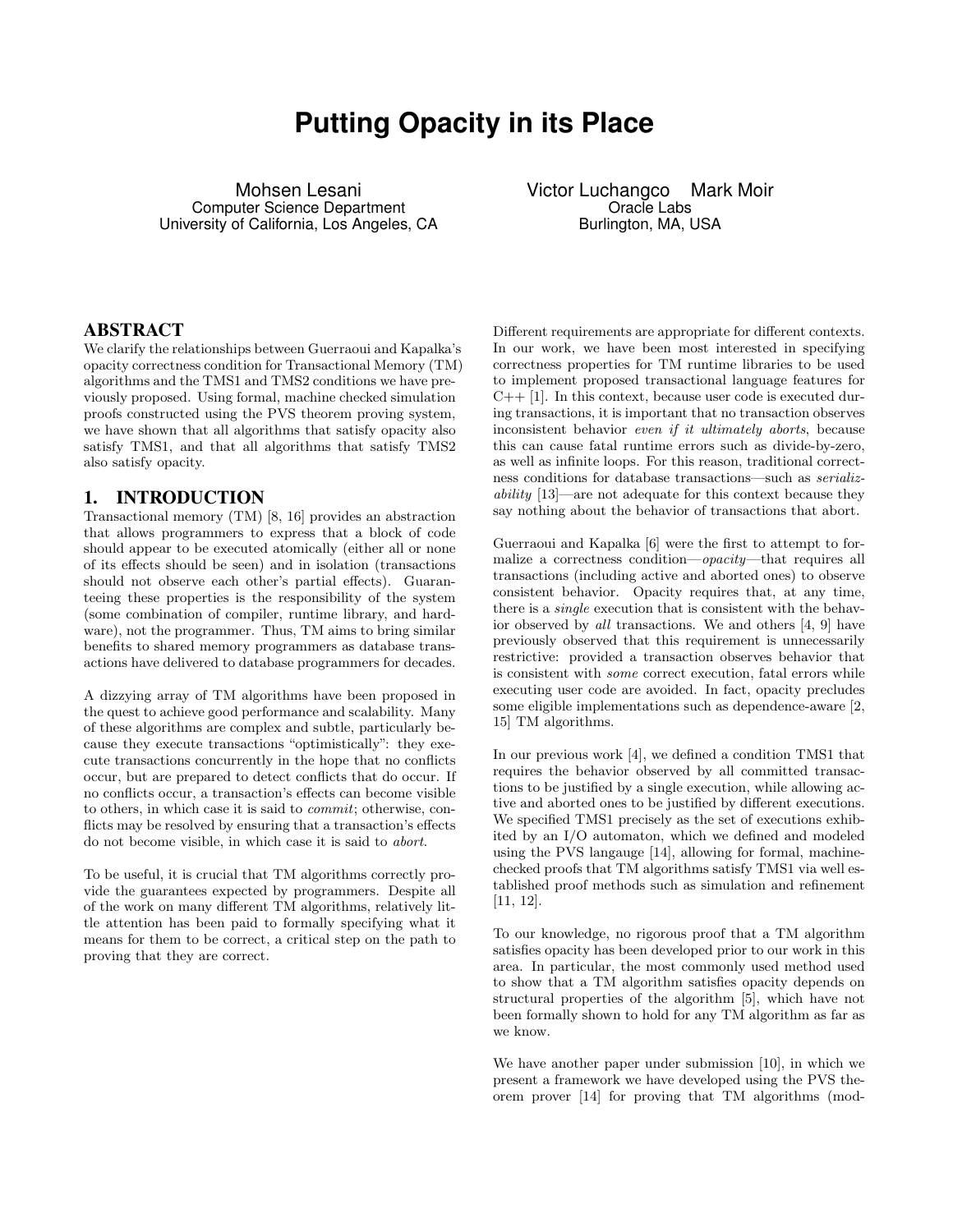eled using I/O automata) satisfy various correctness conditions (also modeled using I/O automata). We have used this framework to construct a formal, machine-checked hierarchical proof that the NOrec TM algorithm [3] satisfies TMS1. One of the automata in this proof hierarchy models the TMS2 condition presented in [4]. TMS2 is more restrictive than TMS1, but is much closer to the intuition of many TM algorithms, including NOrec. Thus, it is easier to prove that NOrec satisfies TMS1 by proving that it satisfies TMS2, and composing this result with our proof that TMS2 satisfies TMS1.

We have recently reproved the latter result in such a way that it has a side effect of "putting opacity in its place". Specifically, we proved that TMS2 satisfies TMS1 in two steps by proving that TMS2 satisfies opacity and that opacity satisfies TMS1. This result confirms our previous conjecture [4], which is good news for several reasons. First, algorithms that are proved to satisfy opacity are now known to also satisfy TMS1. Second, our result paves the way for rigorous machine-checked proofs that TM algorithms satisfy opacity, and in fact, to our knowledge, our proofs that NOrec satisfies TMS2 and that TMS2 satisfies opacity together constitute the first such proof. We also find it comforting to confirm our belief that accepting TMS1 as the correctness condition of choice for a class of TM algorithms does not require us to preclude any algorithms that satisfy opacity, which has been widely accepted by the community.

In the remainder of the paper, we introduce the I/O automaton that formally specifies the opacity condition, and give an overview of the proofs establishing that TMS2 satisfies opacity and that opacity satisfies TMS1.

## 2. OPACITY AS AN IOA

Because an I/O automaton cannot generate an execution without first generating all of its prefixes, the set of executions of every I/O automaton is naturally prefix-closed. For the same reason, an implementation that satisfies opacity cannot exhibit an execution that has a prefix that does not satisfy opacity. Some definitions of opacity [6] have nonetheless allowed such executions. By specifying opacity via an I/O automaton whose executions are naturally prefix closed, we model the prefix-closed definition of opacity [7].

Figure 1 presents the automaton we use to precisely specify  $Opacity(\mathcal{O})$ , the opacity condition for a TM algorithm implementing transactions on a generic object  $\mathcal{O}$ , whose sequential semantics are represented by  $\text{legal}_{\mathcal{O}}$ , the set of legal sequences of operations on  $\mathcal{O}$ . In this figure,  $\sigma|_S$  denotes the subsequence of the sequence  $\sigma$  containing only elements of the set S.  $\sigma \mid \leq s$  denotes the prefix of the sequence  $\sigma$  up to and including the element s.

The actions in the lefthand column of Figure 1 represent invocations by transactions, with the preconditions capturing well-formedness requirements, and the effects making appropriate state transitions that should be self explanatory. Two points that may require further explanation concern the effects of the begin, and  $inv_t(i)$  actions. The begin, action adds a pair  $(t', t)$  to *extOrder* for every transaction  $t'$ that completed before  $t$  began; this records the real-time ordering between transactions, so that we can enforce opacity's requirement that the order in which transactions appear to take effect preserves the real-time order of transactions. The  $inv_t(i)$  action records t's invocation, so that—together with the corresponding response—it can be validated and recorded when the response occurs.

The actions in the righthand column represent the TM system's responses to transactions' invocations. Again, the preconditions capture well-formedness requirements that should be self-explanatory, and the effects make appropriate state transitions; note that  $\mathsf{resp}_t(r)$  records t's pending operation together with the response  $r$  in  $t$ 's operations.

It remains to describe the most interesting and important parts of the automaton, which are the key to ensuring that it produces exactly the set of opaque histories.

The preconditions of the  $\mathsf{resp}_t(r),$  commit $\mathsf{Ok}_t,$  and  $\mathsf{abort}_t$  actions each have an additional requirement whose purpose is to ensure that, after the action takes effect, the history produced so far by the automaton is opaque. (We also specified an automaton that expresses opacity in the postconditions of the actions, which is slightly simpler and more intuitively maps to opacity, but is less convenient for proving the properties stated in the next section. We have proved the two formulations to be equivalent.) Let us first examine the precondition for commit $O_{k_t}$ .

The *opaqueValidCommit(t)* condition requires that there exists a serialization  $\sigma$  of all transactions that have started, such that  $\sigma$  respects the real-time order of transactions (denoted by  $ser(ST, extOrder)$ . It further requires that there is a set  $S$  that contains all transactions that have committed, some subset of those that are commit-pending (i.e., have invoked commit, but have neither committed nor failed yet), and  $t$  itself, as  $t$  will have committed after the action takes effect. Finally, it requires that, for every transaction  $t' \in S$ , the history that is produced by concatenating the operations performed by each of the transactions in S up to and including  $t'$  in the order of  $\sigma$  respects the sequential semantics of the implemented object  $O$ . We note that, although all transactions before  $t'$  are considered to be committed (either they are actually committed, or they are commitpending and have been chosen for the set  $S$ ,  $t'$  itself may not be committed and may not even have invoked commit. This captures the requirement that the serialization chosen also justifies the responses of active transactions.

This captures the same requirements as stated for opacity in [6]:

A history  $H$  is opaque if there exists a sequential history  $S$  equivalent to some history in set  $Complete(H)$ , such that (1) S preserves the realtime order of H, and (2) every transaction  $T_i \in S$ is legal in S.

The precondition for the **abort**<sub>t</sub> action is identical, except that it requires that  $t$  is not included in the set of transactions chosen, because  $t$  will abort if the action takes effect. The precondition for  $\mathsf{resp}_t(r)$  is again similar, but it modifies the value of  $ops_t$  to include the invocation-response pair that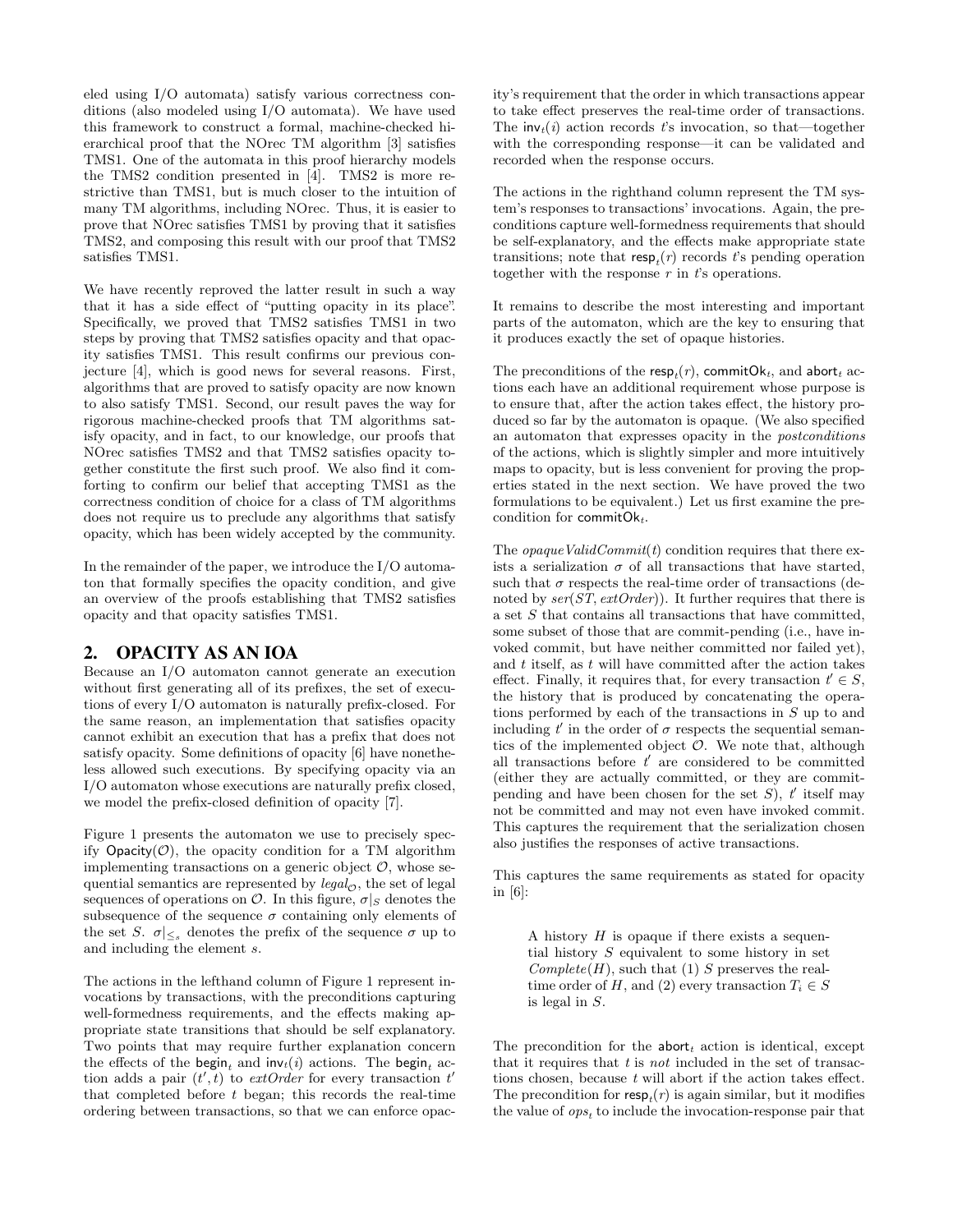#### State variables

 $extOrder:$  binary relation on T; initially Ø For each  $t \in \mathcal{T}$ :  $status_t$ : {notStarted, beginPending, ready, opPending, commitPending. committed, cancelPending, aborted}; initially notStarted ops<sub>t</sub>:  $(\mathcal{I}_{\mathcal{O}} \times \mathcal{R}_{\mathcal{O}})^*$  (i.e., a sequence of operations); initially  $\emptyset$ pending  $Op_t$ :  $\mathcal{I}_{\mathcal{O}}$ ; initially arbitrary

| <b>Actions</b> for each $t \in \mathcal{T}$                                                                                                                                       |                                                                                                                                                                                                                                |
|-----------------------------------------------------------------------------------------------------------------------------------------------------------------------------------|--------------------------------------------------------------------------------------------------------------------------------------------------------------------------------------------------------------------------------|
| $begin{bmatrix} 1 & 1 \\ 1 & 1 \end{bmatrix}$<br>Pre: $status_t$ = notStarted<br>Eff: $extOrder \leftarrow extOrder \cup (DT \times \{t\})$<br>$status_t \leftarrow$ beginPending | $begin{bmatrix} O & E \\ E & E \end{bmatrix}$<br>Pre: $status_t =$ beginPending<br>Eff: $status_t \leftarrow \text{ready}$                                                                                                     |
| $inv_t(i), i \in \mathcal{I}_{\mathcal{O}}$<br>Pre: $status_t$ = ready<br>Eff: $pendingOp_t \leftarrow i$<br>$status_t \leftarrow$ opPending                                      | resp <sub>t</sub> $(r), r \in \mathcal{R}_{\mathcal{O}}$<br>Pre: $status_t =$ opPending<br>$opaque ValidResp(t, pendingOp_t, r)$<br>Eff: $status_t \leftarrow \text{ready}$<br>$ops_t \leftarrow ops_t \cdot (pendingOp_t, r)$ |
| commit $_t$<br>Pre: $status_t$ = ready<br>Eff: $status_t \leftarrow$ commit Pending                                                                                               | $\mathsf{commitOk}_t$<br>Pre: $status_t =$ commitPending<br>opaque ValidCommit(t)<br>Eff: $status_t \leftarrow$ committed                                                                                                      |
| $c$ ancel $_t$<br>Pre: $status_t$ = ready<br>Eff: $status_t \leftarrow \text{cancelPending}$                                                                                      | abort <sub>t</sub><br>Pre: $status_t \in \{begin}$ PeginPending, opPending,<br>commitPending, cancelPending}<br>opaque ValidFall(t)<br>$\mathrm{Eff:} \ \ state_{status} \leftarrow \mathsf{aborted}$                          |

#### Derived state variables, functions and predicates

 $ST \triangleq \{t | status_t \neq \text{notStrategy}\}$  $DT \triangleq \{t | status_t \in \{continued, aborted\}\}\$  $CT \triangleq \{t | status_t =$ committed}  $CPT \triangleq \{t | status_t = \text{commitPending}\}$  $opSeq(\sigma) \triangleq ops_{t_1} \cdot ops_{t_2} \cdot \ldots \cdot ops_{t_n}$  where  $\sigma = t_1 t_2 \ldots t_n$  $\text{opaque}(\sigma, S, \text{ops}) \triangleq \forall t \in range(\sigma) : \text{legal}_{\mathcal{O}}(\text{opSeq}(\sigma |_{S \cup \{t\}} |_{\leq t}, \text{ops}))$ opaque ValidCommit(t)  $\triangleq \exists \sigma, S: \sigma \in \text{ser}(ST, \text{extOrder}) \wedge CT \cup \{t\} \subseteq S \subseteq CT \cup \text{CPT} \wedge \text{opaque}(\sigma, S, \text{ops})$ opaqueValidFail(t)  $\triangleq \exists \sigma, S: \sigma \in \text{ser}(ST, \text{extOrder}) \land CT \subseteq S \subseteq CT \cup \text{CPT} \setminus \{t\} \land \text{opaque}(\sigma, S, \text{ops})$ 

 $\textit{open} \textit{Valid} \textit{Resp}(t, i, r) \triangleq \exists \sigma, S: \sigma \in \textit{ser}(ST, \textit{extOrder}) \land CT \subseteq S \subseteq CT \cup \textit{CPT} \land \textit{open}(\sigma, S, \textit{ops}[\textit{ops}_t := \textit{ops}_t \cdot (i, r)])$ 

#### Figure 1:  $Opacity(\mathcal{O})$  Automaton.

will become part of the history if the action takes effect, so must be included in the evaluation of whether the history will be opaque after the action takes effect.

## 3. OVERVIEW OF PROOFS

In this short paper, we describe the proofs that "put opacity in its place" only at a high level. We plan to release our proof framework, which includes these proofs, in the near future, hopefully in conjunction with the above-mentioned paper about the framework [10]. At that point, interested readers will be able to view the definitions and properties used in our proof in precise detail, and will even be able to step interactively through our proofs using PVS.

In [4], we specified our TMS1 condition via an automaton  $TMS1(\mathcal{O})$  that captures the allowed behavior of a TM algorithm implementing transactions on a generic object  $\mathcal{O}$ . However, because TMS2 is intended to be closer to the intuition of common TM algorithms that typically implement a shared memory object, we specified TMS2 directly for such objects, via a  $TMS2(nit)$  automaton (where *init* is a predicate that is assumed to be satisfied by the initial state of the shared memory object).

Using our framework, we have formally specified and mechanically proved the following two theorems, where  $A \leq_F$ B denotes that there is a forward simulation from automaton A to automaton B.